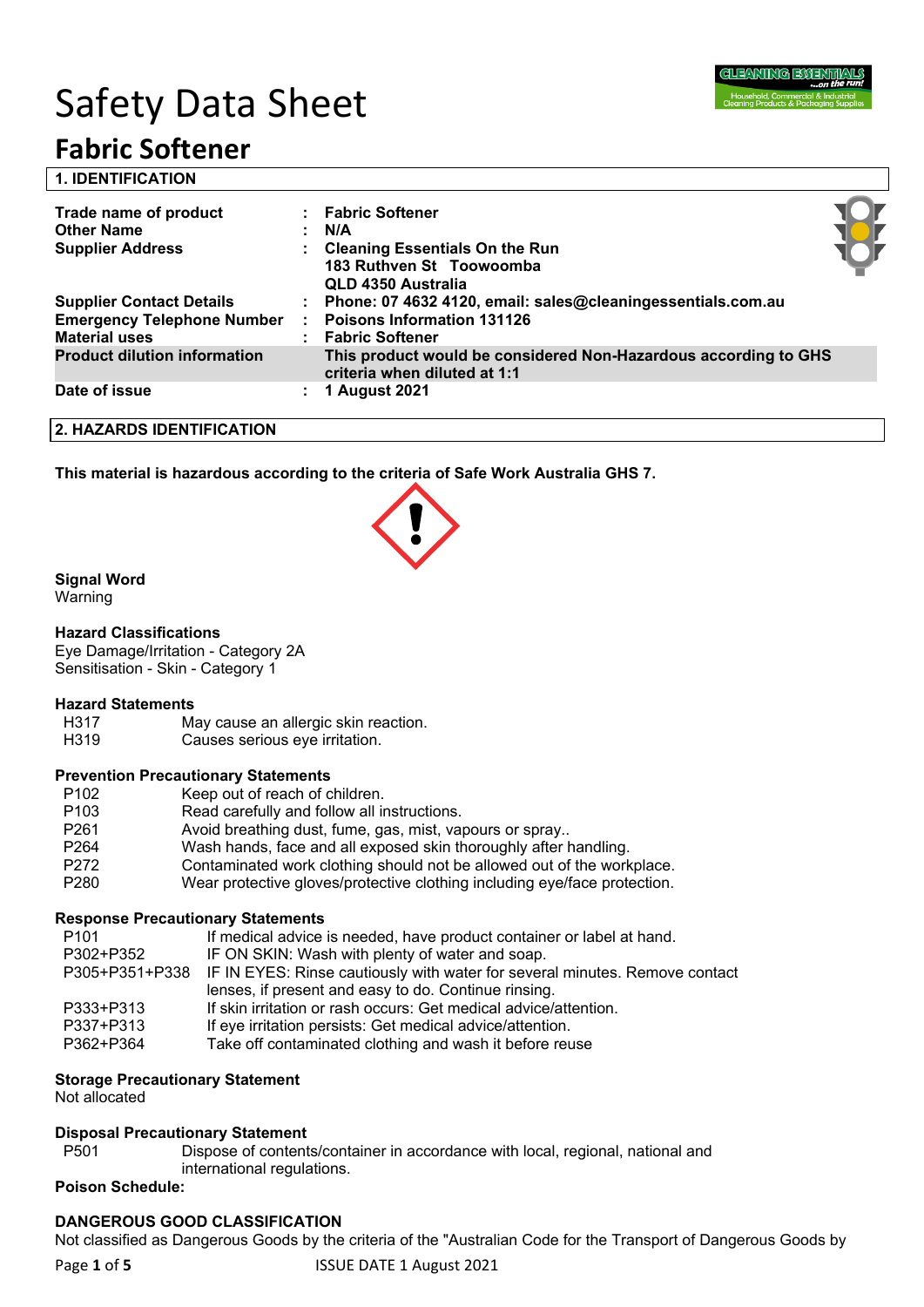## **Fabric Softener**

Road & Rail" and the "New Zealand NZS5433: Transport of Dangerous Goods on Land".

| CAS NO | <b>PROPORTION</b>          |
|--------|----------------------------|
|        | $1 - 5%$<br><b>Balance</b> |
|        | 100%                       |
|        |                            |

#### **4. FIRST AID MEASURES**

If poisoning occurs, contact a doctor or Poisons Information Centre (Phone Australia 131 126, New Zealand 0800 764 766).

**Inhalation:** Remove victim from exposure - avoid becoming a casualty. Remove contaminated clothing and loosen remaining clothing. Allow patient to assume most comfortable position and keep warm. Keep at rest until fully recovered. Seek medical advice if effects persist.

**Skin Contact:** Effects may be delayed. If skin or hair contact occurs, remove contaminated clothing and flush skin and hair with running water. If swelling, redness, blistering or irritation occurs seek medical assistance.

**Eye contact:** If in eyes, hold eyelids apart and flush the eyes continuously with running water. Continue flushing until advised to stop by the Poisons Information Centre or a Doctor; or for at least 15 minutes and transport to Doctor or Hospital.

**Ingestion:** Rinse mouth with water. If swallowed, do NOT induce vomiting. Give a glass of water to drink. Never give anything by the mouth to an unconscious patient. If vomiting occurs give further water. Seek medical advice.

**PPE for First Aiders:** Wear gloves, safety glasses. Available information suggests that gloves made from should be suitable for intermittent contact. However, due to variations in glove construction and local conditions, the user should make a final assessment. Always wash hands before smoking, eating, drinking or using the toilet. Wash contaminated clothing and other protective equipment before storing or re-using.

**Notes to physician:** Treat symptomatically. Effects may be delayed.

#### **5. FIRE FIGHTING MEASURES**

**Hazchem Code:** Not applicable.

**Suitable extinguishing media:** If material is involved in a fire use water fog (or if unavailable fine water spray), alcohol resistant foam, standard foam, dry agent (carbon dioxide, dry chemical powder).

**Specific hazards:** Non-combustible material.

**Fire fighting further advice:** Not applicable.

#### **6. ACCIDENTAL RELEASE MEASURES**

#### **SMALL SPILLS**

Wear protective equipment to prevent skin and eye contamination. Avoid inhalation of vapours or dust. Wipe up with absorbent (clean rag or paper towels). Collect and seal in properly labelled containers or drums for disposal.

#### **LARGE SPILLS**

Clear area of all unprotected personnel. Slippery when spilt. Avoid accidents, clean up immediately. Wear protective equipment to prevent skin and eye contamination and the inhalation of vapours. Work up wind or increase ventilation. Contain - prevent run off into drains and waterways. Use absorbent (soil, sand or other inert material). Collect and seal in properly labelled containers or drums for disposal. If contamination of crops, sewers or waterways has occurred advise local emergency services.

#### **Dangerous Goods - Initial Emergency Response Guide No:** Not applicable

Page 2 of 5 **ISSUE DATE 1 August 2021**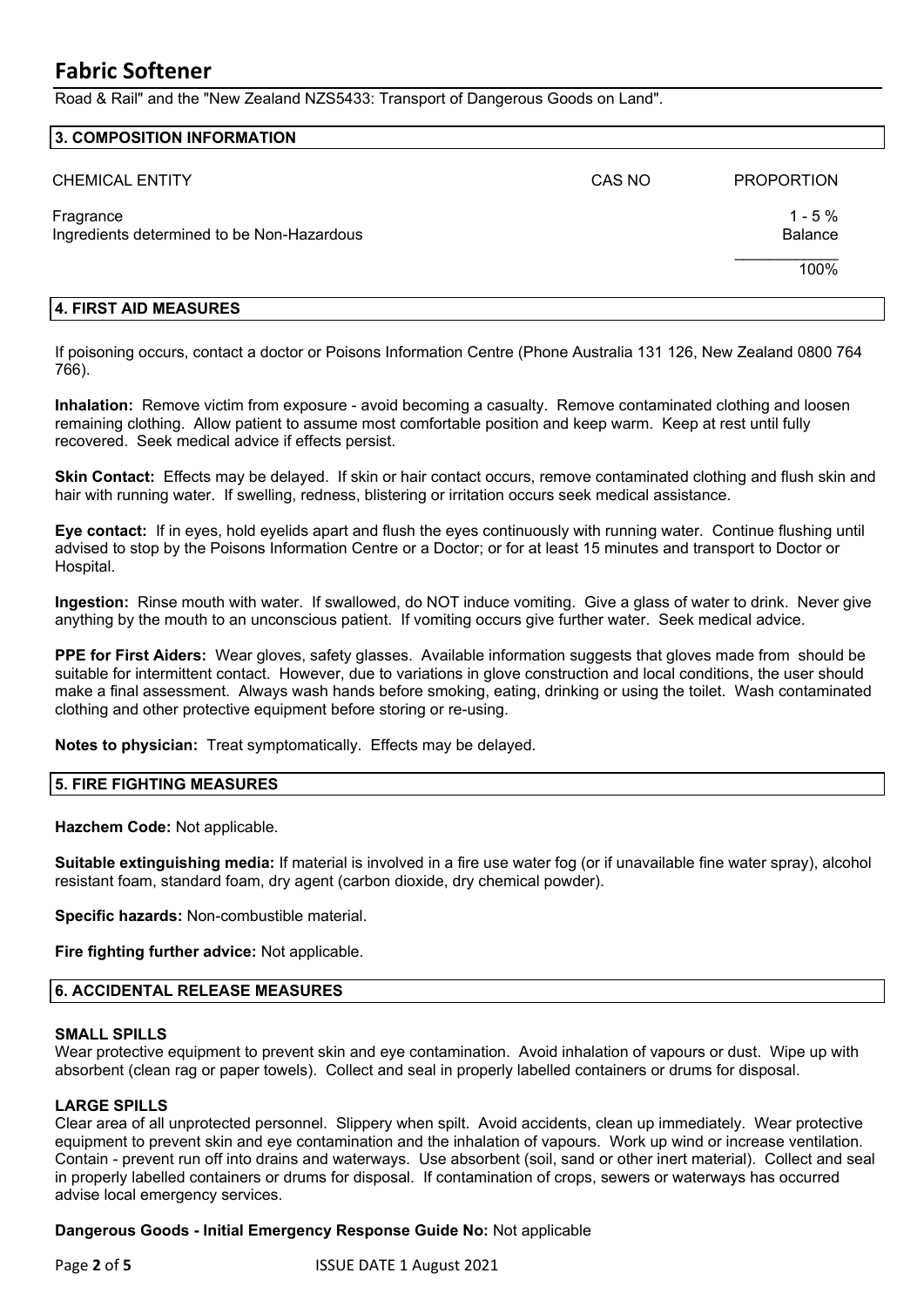#### **7. HANDLING AND STORAGE**

**Handling:** Avoid eye contact and skin contact. Avoid inhalation of vapour, mist or aerosols.

**Storage:** Store in a cool, dry, well-ventilated place and out of direct sunlight. Store away from foodstuffs. Store away from incompatible materials described in Section 10. Store away from sources of heat and/or ignition. Keep container standing upright. Keep containers closed when not in use - check regularly for leaks.

#### **8. EXPOSURE CONTROLS / PERSONAL PROTECTION**

**National occupational exposure limits:** No value assigned for this specific material by Safe Work Australia.

**Biological Limit Values:** As per the "National Model Regulations for the Control of Workplace Hazardous Substances (Safe Work Australia)" the ingredients in this material do not have a Biological Limit Allocated.

**Engineering Measures:** Natural ventilation should be adequate under normal use conditions.

#### **Personal Protection Equipment:** GLOVES, SAFETY GLASSES.

Personal protective equipment (PPE) must be suitable for the nature of the work and any hazard associated with the work as identified by the risk assessment conducted.

Wear gloves, safety glasses. Available information suggests that gloves made from should be suitable for intermittent contact. However, due to variations in glove construction and local conditions, the user should make a final assessment. Always wash hands before smoking, eating, drinking or using the toilet. Wash contaminated clothing and other protective equipment before storing or re-using.

**Hygiene measures:** Keep away from food, drink and animal feeding stuffs. When using do not eat, drink or smoke. Wash hands prior to eating, drinking or smoking. Avoid contact with clothing. Avoid eye contact and skin contact. Avoid inhalation of vapour, mist or aerosols. Ensure that eyewash stations and safety showers are close to the workstation location.

#### **9. PHYSICAL AND CHEMICAL PROPERTIES**

| Form:       | Liquid      |
|-------------|-------------|
| Colour:     | <b>Blue</b> |
| Odour:      | Floral      |
|             |             |
| Solubility: |             |

**Specific Gravity:** 0.99 - 1.02 **Boiling Point/Range (°C):** >100 **pH:** 5.5 - 6.5

**Completely soluble in water** 

(Typical values only - consult specification sheet)  $N Av = Not available, N App = Not applicable$ 

#### **10. STABILITY AND REACTIVITY**

**Chemical stability:** This material is thermally stable when stored and used as directed. **Conditions to avoid:** Elevated temperatures and sources of ignition. **Incompatible materials:** Oxidising agents. **Hazardous decomposition products:** Oxides of carbon and nitrogen, smoke and other toxic fumes. **Hazardous reactions:** No known hazardous reactions.

#### **11. TOXICOLOGICAL INFORMATION**

No adverse health effects expected if the product is handled in accordance with this Safety Data Sheet and the product label. Symptoms or effects that may arise if the product is mishandled and overexposure occurs are:

#### **Acute Effects**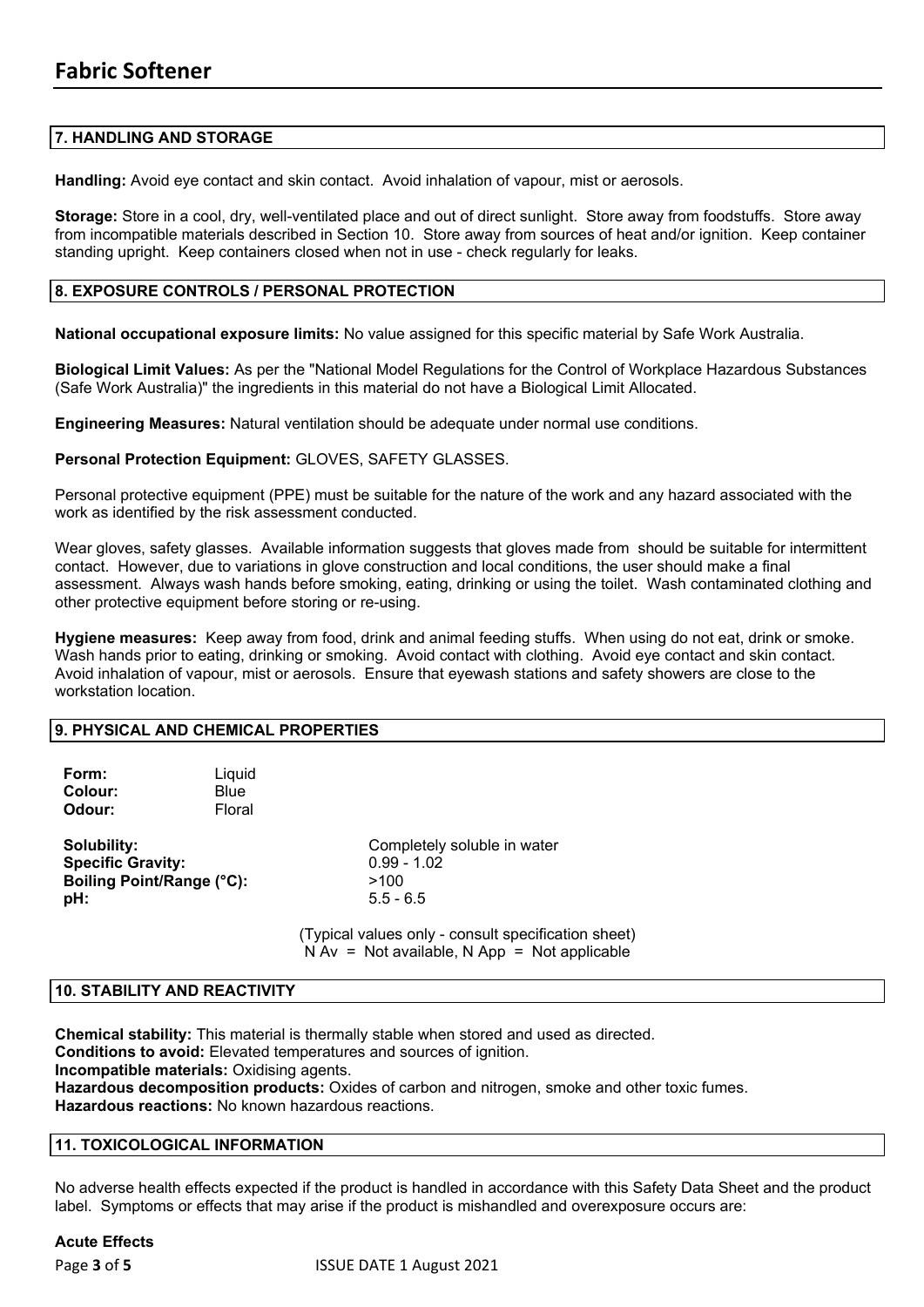## **Fabric Softener**

**Inhalation:** Material may be an irritant to mucous membranes and respiratory tract.

**Skin contact:** Contact with skin may result in irritation. A skin sensitiser. Repeated or prolonged skin contact may lead to allergic contact dermatitis.

**Ingestion:** Swallowing can result in nausea, vomiting and irritation of the gastrointestinal tract.

**Eye contact:** An eye irritant.

#### **Acute toxicity**

**Inhalation:** This material has been classified as not hazardous for acute inhalation exposure. Acute toxicity estimate (based on ingredients):  $LC_{50}$  > 20.0 mg/L for vapours or  $LC_{50}$  > 5.0 mg/L for dust and mist.

**Skin contact:** This material has been classified as not hazardous for acute dermal exposure. Acute toxicity estimate (based on ingredients):  $LD_{50}$  > 2,000 mg/Kg bw

**Ingestion:** This material has been classified as not hazardous for acute ingestion exposure. Acute toxicity estimate (based on ingredients):  $LD_{50}$  > 2,000 mg/Kg bw

**Corrosion/Irritancy:** Eye: this material has been classified as a Category 2A Hazard (reversible effects to eyes). Skin: this material has been classified as not corrosive or irritating to skin.

**Sensitisation:** Inhalation: this material has been classified as not a respiratory sensitiser. Skin: this material has been classified as a Category 1 Hazard (skin sensitiser).

**Aspiration hazard:** This material has been classified as not an aspiration hazard.

**Specific target organ toxicity (single exposure):** This material has been classified as not a specific hazard to target organs by a single exposure.

#### **Chronic Toxicity**

**Mutagenicity:** This material has been classified as not a mutagen.

**Carcinogenicity:** This material has been classified as not a carcinogen.

**Reproductive toxicity (including via lactation):** This material has been classified as not a reproductive toxicant.

**Specific target organ toxicity (repeat exposure):** This material has been classified as not a specific hazard to target organs by repeat exposure.

#### **12. ECOLOGICAL INFORMATION**

Avoid contaminating waterways.

**Acute aquatic hazard:** This material has been classified as not hazardous for acute aquatic exposure. Acute toxicity estimate (based on ingredients): > 100 mg/L

**Long-term aquatic hazard:** This material has been classified as not hazardous for chronic aquatic exposure. Nonrapidly or rapidly degradable substance for which there are adequate chronic toxicity data available OR in the absence of chronic toxicity data, Acute toxicity estimate (based on ingredients): >100 mg/L, where the substance is not rapidly degradable and/or BCF < 500 and/or log  $K_{ow}$  < 4.

**Ecotoxicity:** No information available.

**Persistence and degradability:** No information available. **Bioaccumulative potential:** No information available. **Mobility:** No information available.

#### **13. DISPOSAL CONSIDERATIONS**

Persons conducting disposal, recycling or reclamation activities should ensure that appropriate personal protection equipment is used, see "Section 8. Exposure Controls and Personal Protection" of this SDS.

If possible material and its container should be recycled. If material or container cannot be recycled, dispose in accordance with local, regional, national and international Regulations.